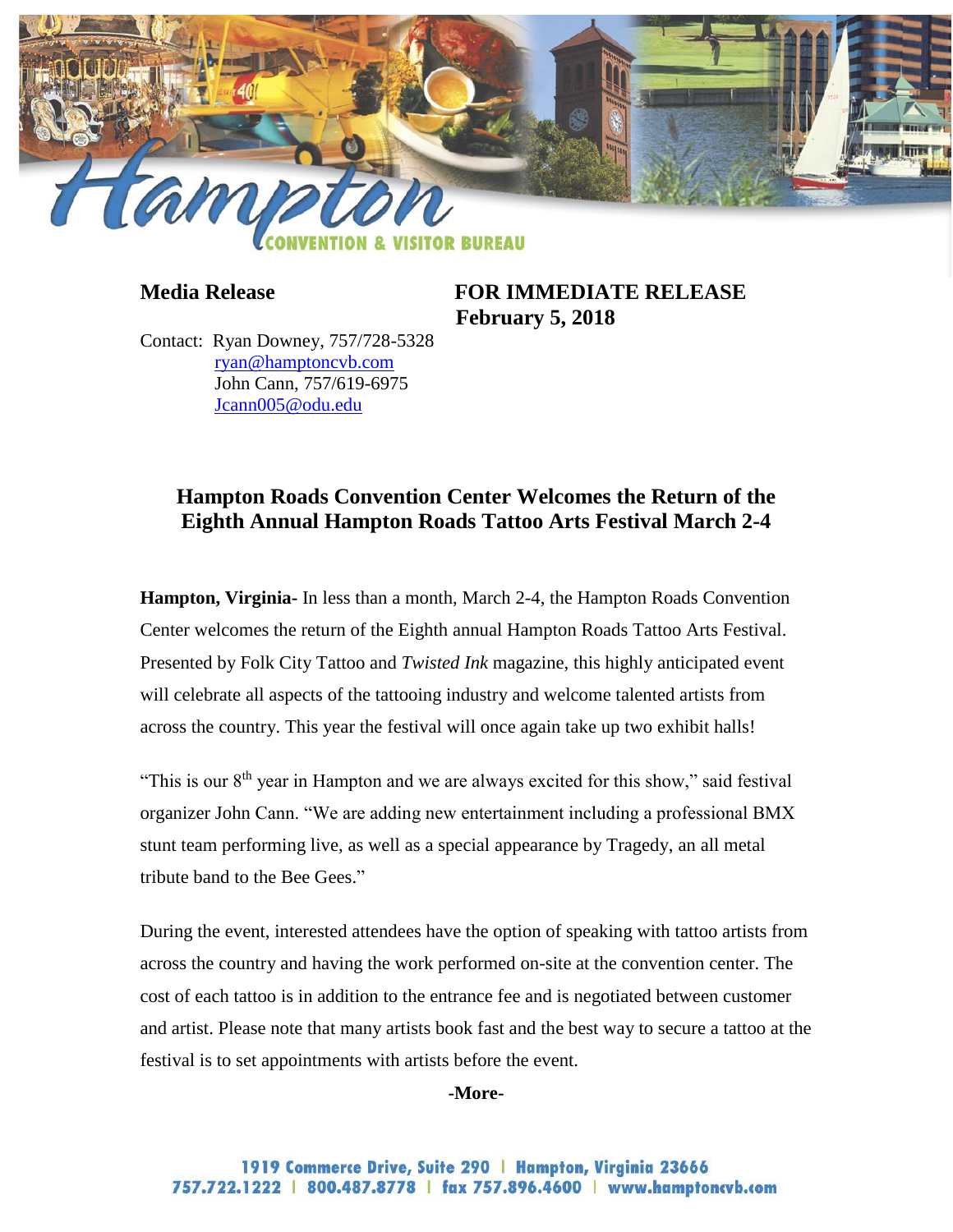## **Hampton Roads Convention Center Welcomes the Return of the Eighth Annual Hampton Roads Tattoo Arts Festival March 2-4- Page 2**

"This year we have roughly 300 tattoo artists," said Cann. "If you want to meet many great custom tattoo artists all under one roof, this is the festival to attend."

The festival will feature several new and returning contests and activities, including the Sixth annual Kids Temporary Tattoo Contest and Best Booth. The Kids Temporary Tattoo Contest (ages 12 and under) will take place on Sunday, March 4 with up to 30 participants receiving a ribbon. First, Second, and Third place winners will receive trophies. In addition, there will be a new free game section for both adults and children.

Another big highlight of this year's festival is the Seventh annual Miss Hampton Roads Pin-Up Girl Contest, taking place Saturday, March 3. Twenty pre-selected finalists will show in their pin-up inspired garb of the 50's, 60's, and 70's to compete for top prize (\$2500 in total prizes, including \$1000 cash).

On Sunday, March 4, Family Day returns to the Hampton Roads Tattoo Arts Festival! Attendees will enjoy an expanded family area, with plenty of activities for the little ones, including a bounce house, balloon animals, and more.

In addition to all of the scheduled activities and events, the Hampton Roads Tattoo Arts Festival is happy to welcome The Olde City Sideshow, a fully scalable immersion performance that encompasses the 'Old City' stylings of Vaudeville, Burlesque, and the historical sideshow acts mixed with Philadelphia's counter-culture influences.

Other highlights of this year's festival include daily categorized tattoo contests, art vendors, tattoo supply vendors, BMX Stunt Team, Carnival of Curiosity and Chaos, live mural painting, and more.

**-More-**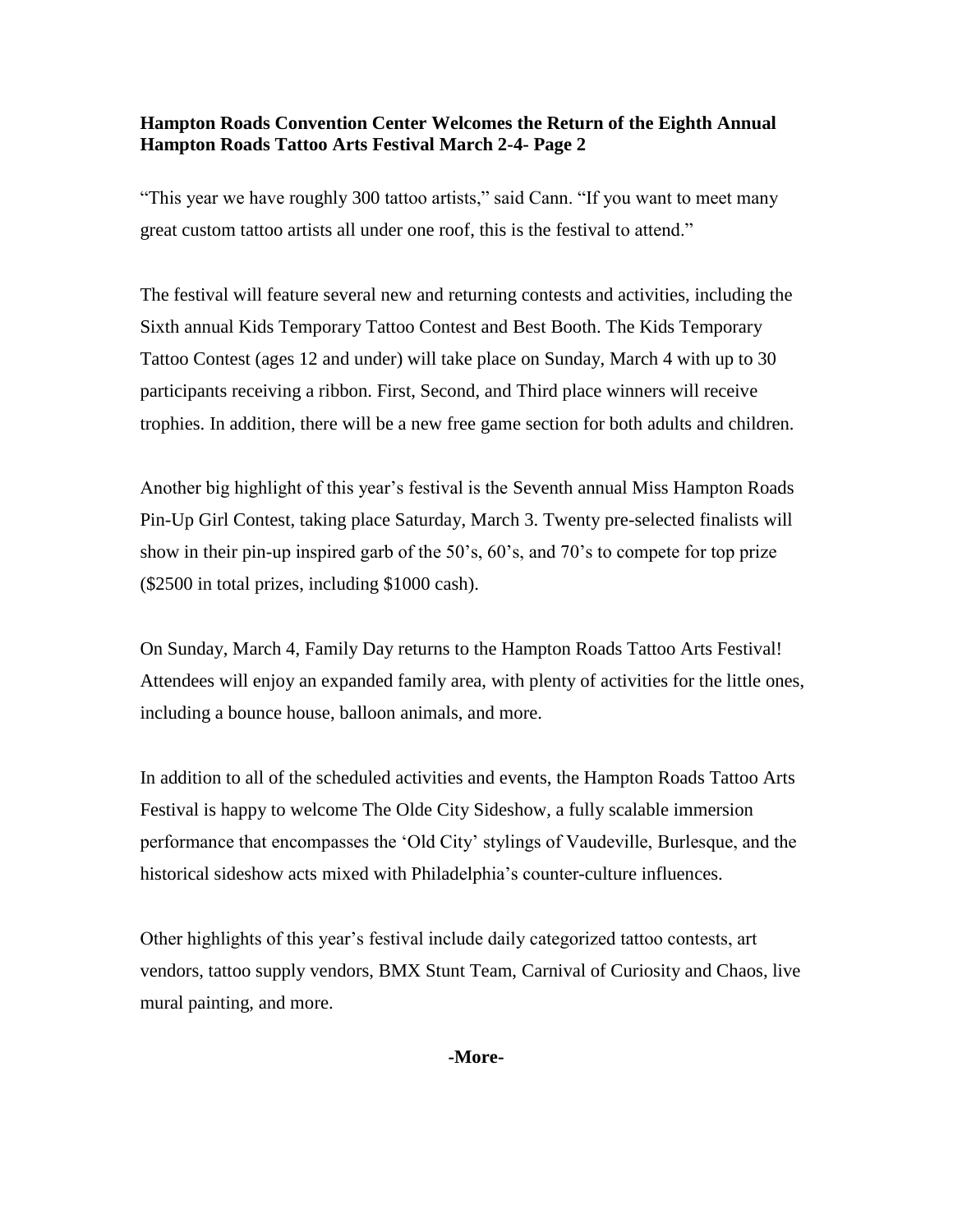## **Hampton Roads Convention Center Welcomes the Return of the Eighth Annual Hampton Roads Tattoo Arts Festival March 2-4- Page 3**

"The purpose of the Hampton Roads Tattoo Arts Festival is to provide a festive environment and entertainment for tattoo enthusiasts and those just curious about tattoos," said Cann. "It is an opportunity to bring our colorful community together under one roof for a weekend of fun and camaraderie."

**Cost**

\$25 Daily \$45 Weekend Pass (includes all three days) \$35 Military Weekend Pass 12 and under free

## **Hours**

Friday, March 2 - Noon until 11:00 p.m. Saturday, March 3 - 11:00 a.m. until 11:00 p.m. Sunday, March 4 – 12:00 p.m. until 8:00 p.m.

## **All ages welcome. Some adult content.**

## **MUST be at least 18 years old to get a tattoo**

**Hampton Roads Convention Center 1610 Coliseum Drive Hampton, VA 23666**

For more information on the Hampton Roads Tattoo Arts Festival, call

757/484-1319, email [hrtattoofest@yahoo.com,](mailto:hrtattoofest@yahoo.com) or check out [www.hrtattoofest.com.](http://www.hrtattoofest.com/) A full schedule of events and activities will be released in the coming weeks.

Partially bordered by the Hampton Roads harbor and Chesapeake Bay, Hampton, with

**-More-**